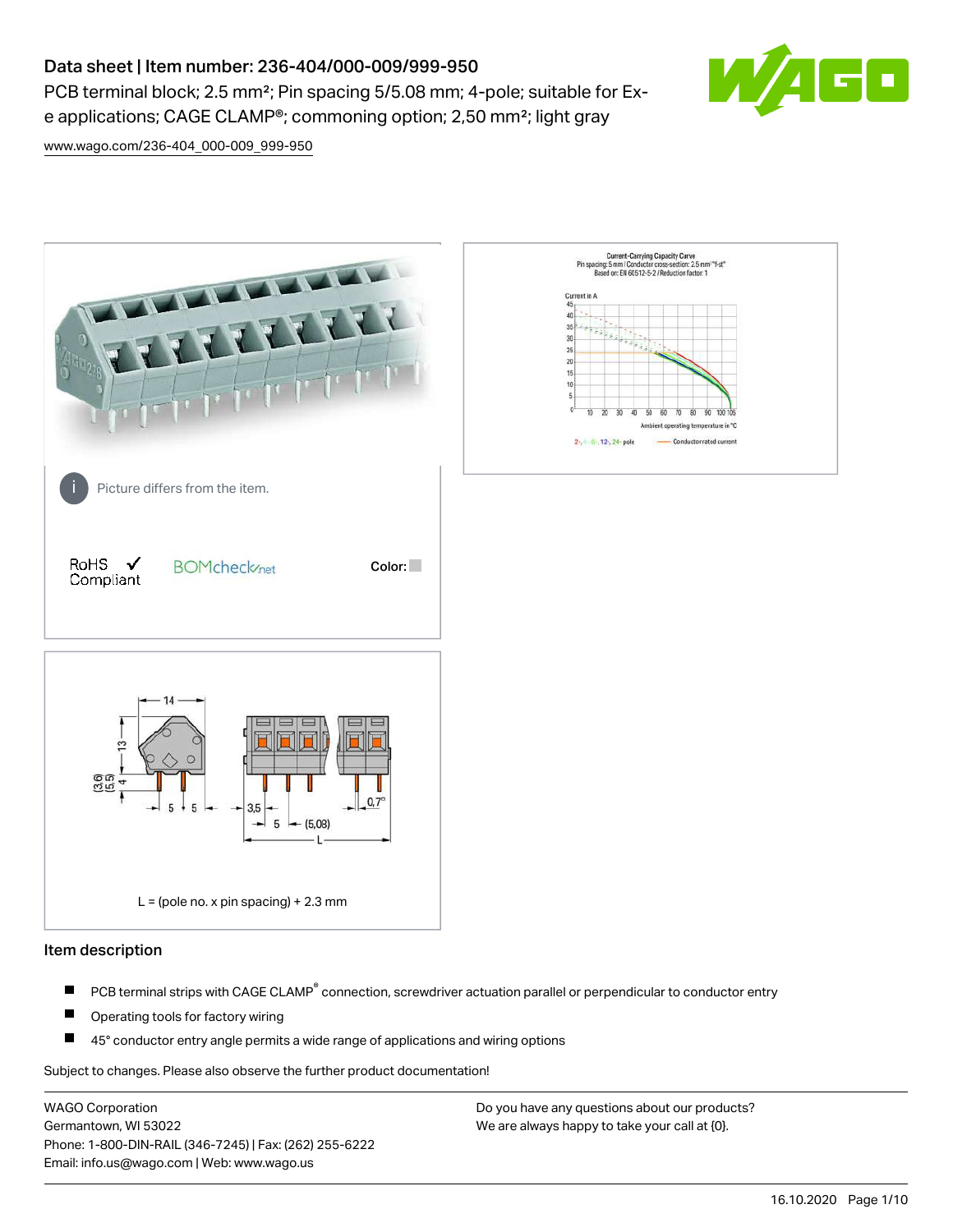

Set to metric or inch pin spacing by compressing PCB terminal strips or pulling them apart

# Data

Electrical data

## Ex information

| Ratings per                | ATEX: PTB 06 ATEX 1061 U / IECEx: PTB 06.0042 U |  |
|----------------------------|-------------------------------------------------|--|
| Rated voltage EN (Ex e II) | 176 V                                           |  |
| Rated current (Ex e II)    | 16 A                                            |  |

## Connection data

| Connection technology                             | CAGE CLAMP®                            |
|---------------------------------------------------|----------------------------------------|
| Actuation type                                    | Operating tool                         |
| Solid conductor                                   | $0.082.5$ mm <sup>2</sup> / 28  12 AWG |
| Fine-stranded conductor                           | $0.082.5$ mm <sup>2</sup> / 28  12 AWG |
| Fine-stranded conductor; with insulated ferrule   | $0.251.5$ mm <sup>2</sup>              |
| Fine-stranded conductor; with uninsulated ferrule | $0.251.5$ mm <sup>2</sup>              |
| Strip length                                      | $56$ mm / 0.2 $$ 0.24 inch             |
| Conductor connection direction to PCB             | 45°                                    |
| Pole No.                                          | 4                                      |
| Total number of connection points                 | 4                                      |
| Total number of potentials                        | 4                                      |
| Number of connection types                        |                                        |
| Number of levels                                  | 1                                      |
| Note (conductor cross-section)                    | 12 AWG: THHN, THWN                     |

# Physical data

| Pin spacing                          | 5/5.08 mm / 0.197/0.2 inch |
|--------------------------------------|----------------------------|
| Width                                | 22.3 mm / 0.878 inch       |
| Height                               | 17 mm / 0.669 inch         |
| Height from the surface              | 13 mm / 0.512 inch         |
| Depth                                | 14 mm / 0.551 inch         |
| Solder pin length                    | 4 mm                       |
| Solder pin dimensions                | $0.7 \times 0.7$ mm        |
| Drilled hole diameter with tolerance | $1.1$ $(+0.1)$ mm          |

Subject to changes. Please also observe the further product documentation!

| <b>WAGO Corporation</b>                                | Do you have any questions about our products? |
|--------------------------------------------------------|-----------------------------------------------|
| Germantown, WI 53022                                   | We are always happy to take your call at {0}. |
| Phone: 1-800-DIN-RAIL (346-7245)   Fax: (262) 255-6222 |                                               |
| Email: info.us@wago.com   Web: www.wago.us             |                                               |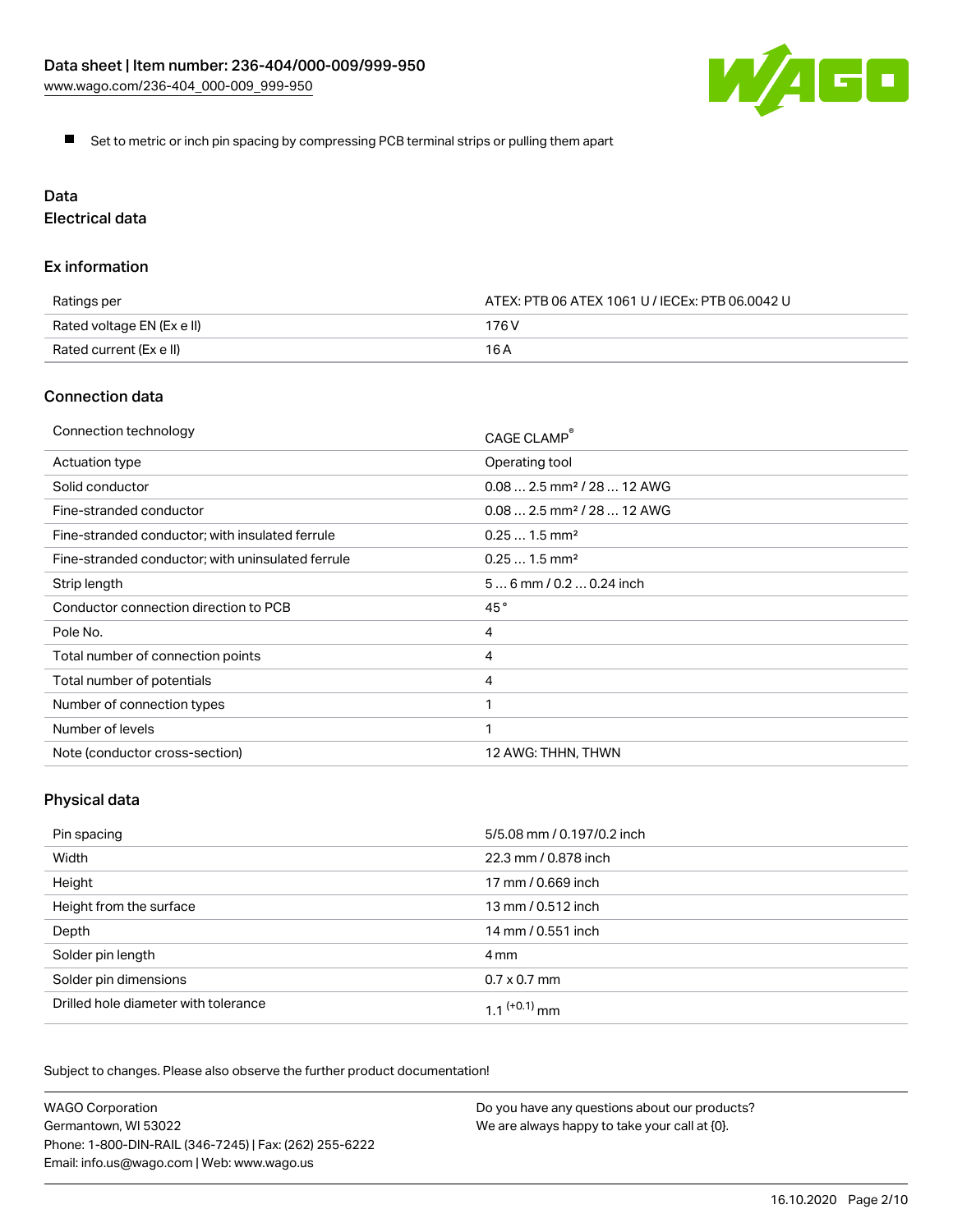

# PCB contact

| PCB contact                         | THT                                      |
|-------------------------------------|------------------------------------------|
| Solder pin arrangement              | over the entire terminal strip (in-line) |
| Number of solder pins per potential |                                          |

# Material Data

| Color                       | light gray                              |
|-----------------------------|-----------------------------------------|
| Material group              |                                         |
| Insulation material         | Polyamide (PA66)                        |
| Flammability class per UL94 | V <sub>0</sub>                          |
| Clamping spring material    | Chrome nickel spring steel (CrNi)       |
| Contact material            | Electrolytic copper ( $E_{\text{Cu}}$ ) |
| Contact plating             | tin-plated                              |
| Fire load                   | 0.052 MJ                                |
| Weight                      | 3.6g                                    |

#### Environmental Requirements

# Commercial data

| Product Group         | 4 (Printed Circuit) |
|-----------------------|---------------------|
| Packaging type        | <b>BOX</b>          |
| Country of origin     | CН                  |
| <b>GTIN</b>           | 4044918776851       |
| Customs tariff number | 85369010000         |

# Approvals / Certificates

### Ex-Approvals

いん

| Logo                      | Approval                                                     | <b>Additional Approval Text</b> | Certificate<br>name |
|---------------------------|--------------------------------------------------------------|---------------------------------|---------------------|
| $\boldsymbol{A}$ Exponent | <b>AEx</b><br>UL International Germany GmbH c/o Physikalisch | UL 60079                        | E185892<br>sec.3    |
|                           | Technische Bundesanstalt                                     |                                 |                     |
|                           | <b>ATEx</b>                                                  | EN 60079                        | PTB <sub>06</sub>   |
|                           | Physikalisch Technische Bundesanstalt (PTB)                  |                                 | Atex 1061           |
|                           |                                                              |                                 | U(II 2 G Ex         |

Subject to changes. Please also observe the further product documentation!

| <b>WAGO Corporation</b>                                | Do you have any questions about our products? |
|--------------------------------------------------------|-----------------------------------------------|
| Germantown, WI 53022                                   | We are always happy to take your call at {0}. |
| Phone: 1-800-DIN-RAIL (346-7245)   Fax: (262) 255-6222 |                                               |
| Email: info.us@wago.com   Web: www.wago.us             |                                               |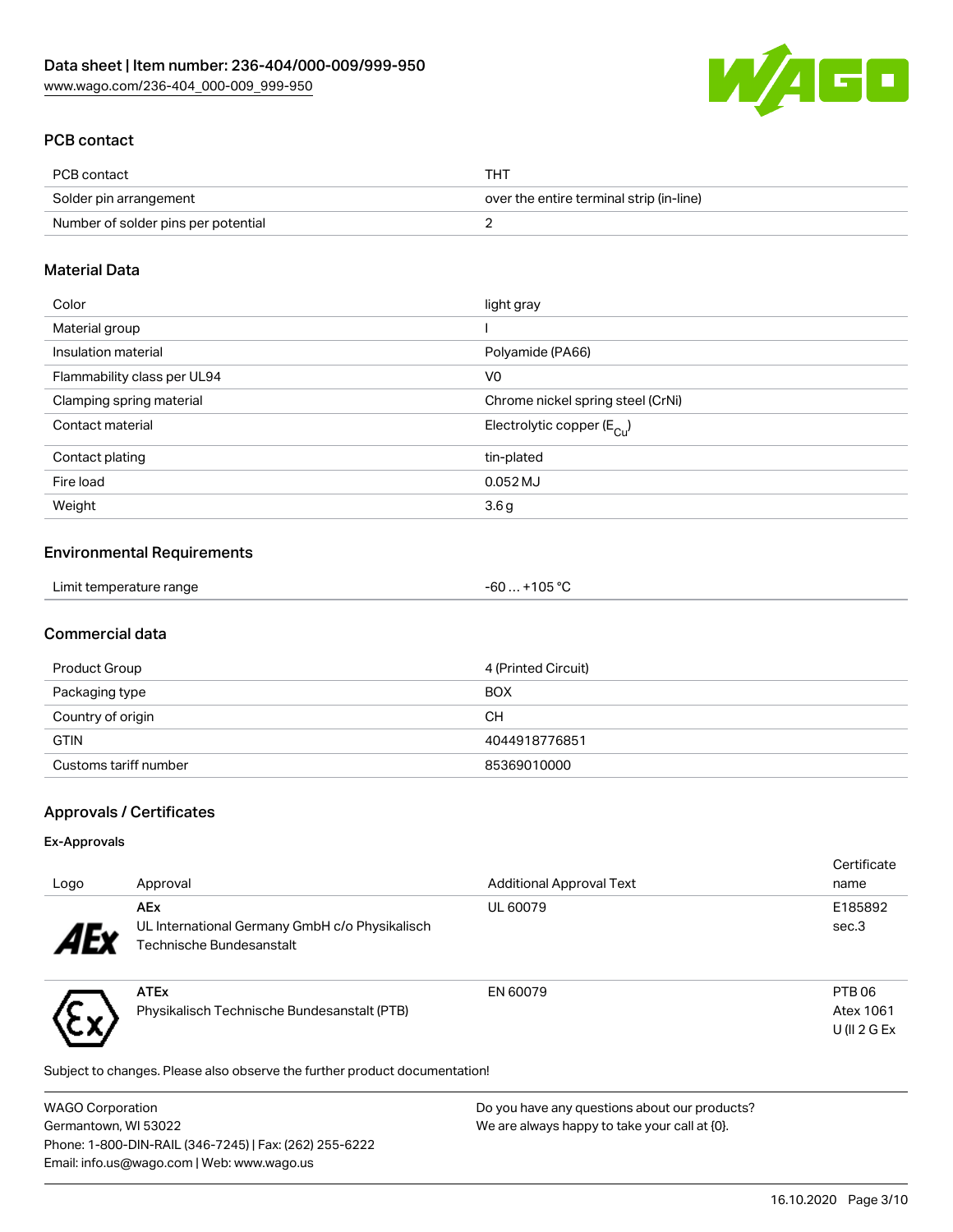

|               |                                       |                                 | ell bzw. I<br>M2 Ex el) |
|---------------|---------------------------------------|---------------------------------|-------------------------|
|               | <b>IECEX</b>                          | IEC 60079                       | <b>IECEX PTB</b>        |
| <b>IECEx</b>  | Physikalisch Technische Bundesanstalt |                                 | 06.0042U                |
|               | <b>Country specific Approvals</b>     |                                 |                         |
|               |                                       |                                 | Certificate             |
| Logo          | Approval                              | <b>Additional Approval Text</b> | name                    |
|               | <b>CSA</b>                            | C22.2 No. 158                   | 1673957                 |
|               | <b>DEKRA Certification B.V.</b>       |                                 |                         |
|               | EAC                                   | TP TC 012/2011                  | RU C-DE.                |
|               | Brjansker Zertifizierungsstelle       |                                 | AM02.B.                 |
| <b>ERE</b> Ex |                                       |                                 | 00127/19                |

# **Counterpart**

## Compatible products

| Marking accessories |                                                                                                                                                                                      |                                  |  |
|---------------------|--------------------------------------------------------------------------------------------------------------------------------------------------------------------------------------|----------------------------------|--|
|                     | Item no.: 210-332/500-202<br>Marking strips; as a DIN A4 sheet; MARKED; 1-16 (160x); Height of marker strip: 3 mm; Strip length 182<br>mm; Horizontal marking; Self-adhesive; white  | www.wago.com/210-332<br>/500-202 |  |
|                     | Item no.: 210-332/500-204<br>Marking strips; as a DIN A4 sheet; MARKED; 17-32 (160x); Height of marker strip: 3 mm; Strip length<br>182 mm; Horizontal marking; Self-adhesive; white | www.wago.com/210-332<br>/500-204 |  |
|                     | Item no.: 210-332/500-205<br>Marking strips; as a DIN A4 sheet; MARKED; 1-32 (80x); Height of marker strip: 3 mm; Strip length 182<br>mm; Horizontal marking; Self-adhesive; white   | www.wago.com/210-332<br>/500-205 |  |
|                     | Item no.: 210-332/500-206<br>Marking strips; as a DIN A4 sheet; MARKED; 33-48 (160x); Height of marker strip: 3 mm; Strip length<br>182 mm; Horizontal marking; Self-adhesive; white | www.wago.com/210-332<br>/500-206 |  |
|                     |                                                                                                                                                                                      |                                  |  |

### Item no.: 210-332/508-202

Subject to changes. Please also observe the further product documentation!

WAGO Corporation Germantown, WI 53022 Phone: 1-800-DIN-RAIL (346-7245) | Fax: (262) 255-6222 Email: info.us@wago.com | Web: www.wago.us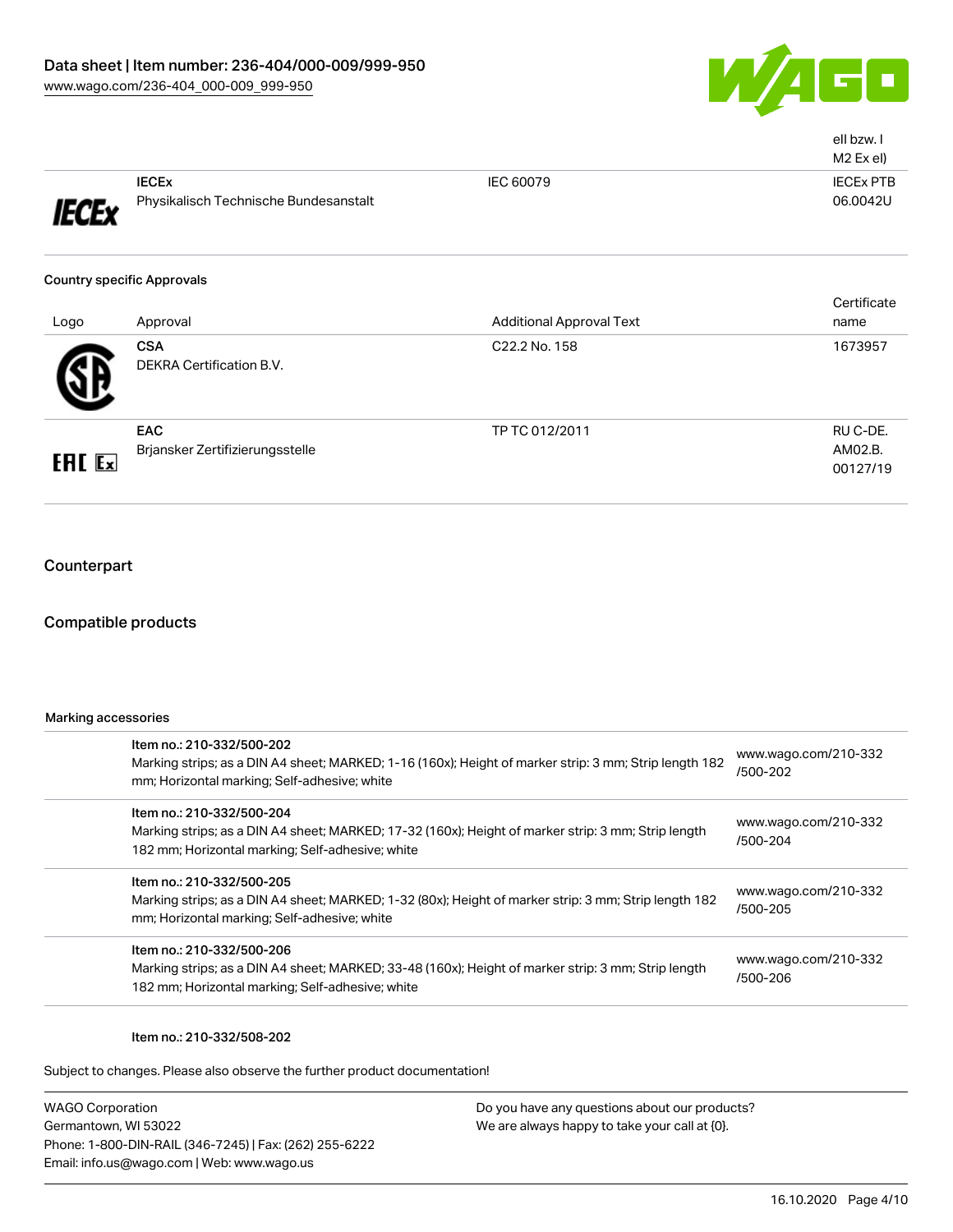[www.wago.com/236-404\\_000-009\\_999-950](http://www.wago.com/236-404_000-009_999-950)



|         | Marking strips; as a DIN A4 sheet; MARKED; 1-16 (160x); Height of marker strip: 3 mm; Strip length 182<br>mm; Horizontal marking; Self-adhesive; white                               | www.wago.com/210-332<br>/508-202 |
|---------|--------------------------------------------------------------------------------------------------------------------------------------------------------------------------------------|----------------------------------|
|         | Item no.: 210-332/508-204<br>Marking strips; as a DIN A4 sheet; MARKED; 17-32 (160x); Height of marker strip: 3 mm; Strip length<br>182 mm; Horizontal marking; Self-adhesive; white | www.wago.com/210-332<br>/508-204 |
|         | Item no.: 210-332/508-205<br>Marking strips; as a DIN A4 sheet; MARKED; 1-32 (80x); Height of marker strip: 3 mm; Strip length 182<br>mm; Horizontal marking; Self-adhesive; white   | www.wago.com/210-332<br>/508-205 |
|         | Item no.: 210-332/508-206<br>Marking strips; as a DIN A4 sheet; MARKED; 33-48 (160x); Height of marker strip: 3 mm; Strip length<br>182 mm; Horizontal marking; Self-adhesive; white | www.wago.com/210-332<br>/508-206 |
| check   |                                                                                                                                                                                      |                                  |
|         | Item no.: 231-127<br>Testing plug module with contact stud; for 236 Series; Pin spacing 5 mm / 0.197 in; 2,50 mm <sup>2</sup> ; gray                                                 | www.wago.com/231-127             |
|         | Item no.: 231-128<br>Testing plug module with contact stud; Pin spacing 5.08 mm / 0.2 in; 2,50 mm <sup>2</sup> ; orange                                                              | www.wago.com/231-128             |
| ferrule |                                                                                                                                                                                      |                                  |
|         | Item no.: 216-101<br>Ferrule; Sleeve for 0.5 mm <sup>2</sup> / AWG 22; uninsulated; electro-tin plated; silver-colored                                                               | www.wago.com/216-101             |
|         | Item no.: 216-102<br>Ferrule; Sleeve for 0.75 mm <sup>2</sup> / AWG 20; uninsulated; electro-tin plated; silver-colored                                                              | www.wago.com/216-102             |
|         | Item no.: 216-103<br>Ferrule; Sleeve for 1 mm <sup>2</sup> / AWG 18; uninsulated; electro-tin plated                                                                                 | www.wago.com/216-103             |
|         | Item no.: 216-104<br>Ferrule; Sleeve for 1.5 mm <sup>2</sup> / AWG 16; uninsulated; electro-tin plated; silver-colored                                                               | www.wago.com/216-104             |
|         | Item no.: 216-121<br>Ferrule; Sleeve for 0.5 mm <sup>2</sup> / AWG 22; uninsulated; electro-tin plated; silver-colored                                                               | www.wago.com/216-121             |
|         | Item no.: 216-122<br>Ferrule; Sleeve for 0.75 mm <sup>2</sup> / AWG 20; uninsulated; electro-tin plated; silver-colored                                                              | www.wago.com/216-122             |
|         | Item no.: 216-123<br>Ferrule; Sleeve for 1 mm <sup>2</sup> / AWG 18; uninsulated; electro-tin plated; silver-colored                                                                 | www.wago.com/216-123             |
|         | Item no.: 216-124<br>Ferrule; Sleeve for 1.5 mm <sup>2</sup> / AWG 16; uninsulated; electro-tin plated                                                                               | www.wago.com/216-124             |
|         | Item no.: 216-131<br>Ferrule; Sleeve for 0.25 mm <sup>2</sup> / AWG 24; uninsulated; electro-tin plated; silver-colored                                                              | www.wago.com/216-131             |
|         | Item no.: 216-132<br>Ferrule; Sleeve for 0.34 mm <sup>2</sup> / AWG 24; uninsulated; electro-tin plated                                                                              | www.wago.com/216-132             |

WAGO Corporation Germantown, WI 53022 Phone: 1-800-DIN-RAIL (346-7245) | Fax: (262) 255-6222 Email: info.us@wago.com | Web: www.wago.us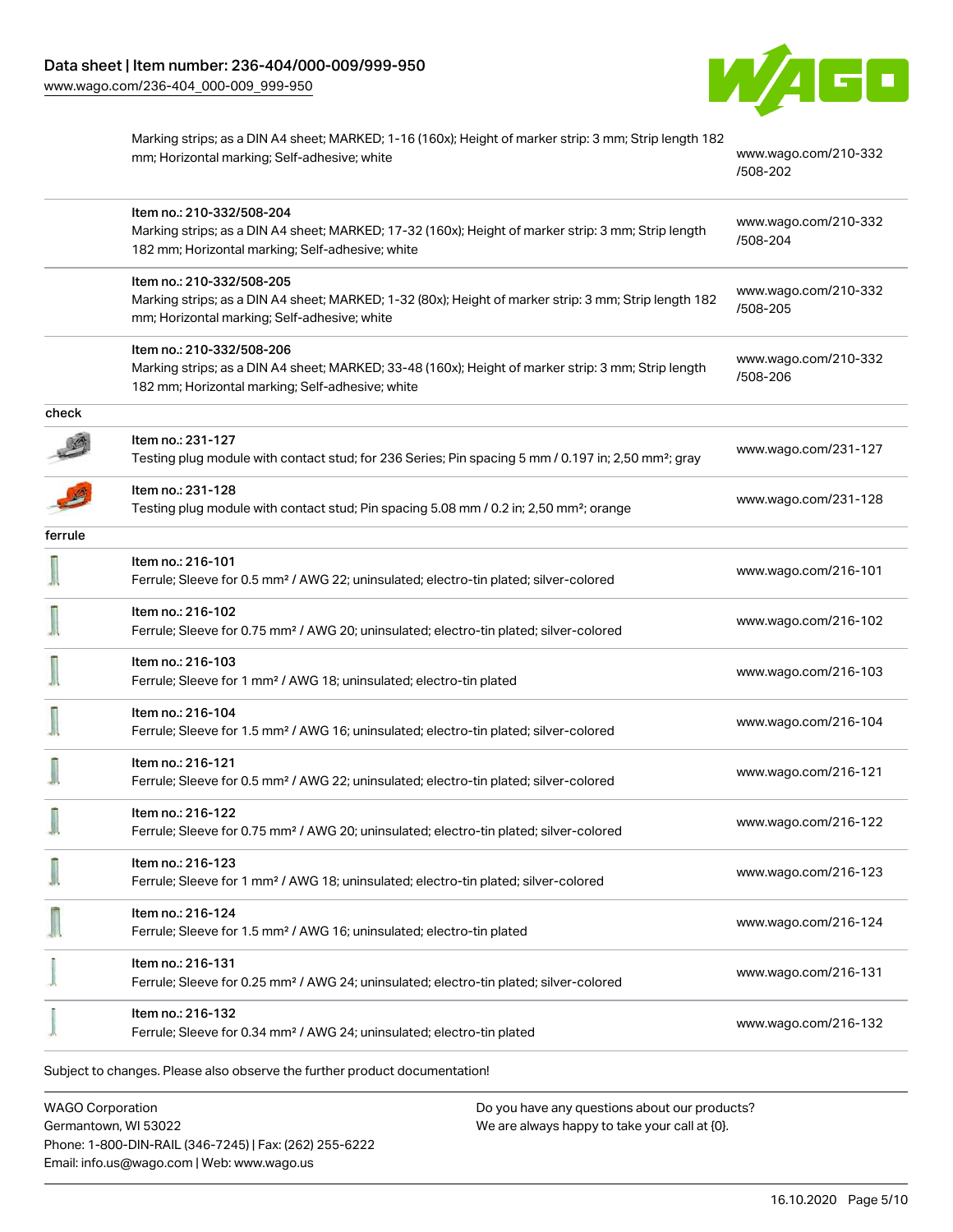# Data sheet | Item number: 236-404/000-009/999-950

[www.wago.com/236-404\\_000-009\\_999-950](http://www.wago.com/236-404_000-009_999-950)



|   | Item no.: 216-141                                                                                                                          |                      |
|---|--------------------------------------------------------------------------------------------------------------------------------------------|----------------------|
|   | Ferrule; Sleeve for 0.5 mm <sup>2</sup> / 20 AWG; uninsulated; electro-tin plated; electrolytic copper; gastight                           | www.wago.com/216-141 |
|   | crimped; acc. to DIN 46228, Part 1/08.92                                                                                                   |                      |
|   | Item no.: 216-142                                                                                                                          |                      |
|   | Ferrule; Sleeve for 0.75 mm <sup>2</sup> / 18 AWG; uninsulated; electro-tin plated; electrolytic copper; gastight                          | www.wago.com/216-142 |
|   | crimped; acc. to DIN 46228, Part 1/08.92                                                                                                   |                      |
|   | Item no.: 216-143                                                                                                                          |                      |
|   |                                                                                                                                            |                      |
|   | Ferrule; Sleeve for 1 mm <sup>2</sup> / AWG 18; uninsulated; electro-tin plated; electrolytic copper; gastight                             | www.wago.com/216-143 |
|   | crimped; acc. to DIN 46228, Part 1/08.92                                                                                                   |                      |
|   | Item no.: 216-144                                                                                                                          |                      |
|   | Ferrule; Sleeve for 1.5 mm <sup>2</sup> / AWG 16; uninsulated; electro-tin plated; electrolytic copper; gastight                           | www.wago.com/216-144 |
|   | crimped; acc. to DIN 46228, Part 1/08.92; silver-colored                                                                                   |                      |
|   | Item no.: 216-151                                                                                                                          |                      |
|   | Ferrule; Sleeve for 0.25 mm <sup>2</sup> / AWG 24; uninsulated; electro-tin plated                                                         | www.wago.com/216-151 |
|   |                                                                                                                                            |                      |
|   | Item no.: 216-152                                                                                                                          |                      |
|   | Ferrule; Sleeve for 0.34 mm <sup>2</sup> / AWG 24; uninsulated; electro-tin plated                                                         | www.wago.com/216-152 |
|   |                                                                                                                                            |                      |
|   | Item no.: 216-201                                                                                                                          | www.wago.com/216-201 |
|   | Ferrule; Sleeve for 0.5 mm <sup>2</sup> / 20 AWG; insulated; electro-tin plated; white                                                     |                      |
|   | Item no.: 216-202                                                                                                                          |                      |
|   | Ferrule; Sleeve for 0.75 mm <sup>2</sup> / 18 AWG; insulated; electro-tin plated; gray                                                     | www.wago.com/216-202 |
|   |                                                                                                                                            |                      |
|   | Item no.: 216-203                                                                                                                          |                      |
|   | Ferrule; Sleeve for 1 mm <sup>2</sup> / AWG 18; insulated; electro-tin plated; red                                                         | www.wago.com/216-203 |
|   |                                                                                                                                            |                      |
|   | Item no.: 216-204                                                                                                                          | www.wago.com/216-204 |
|   | Ferrule; Sleeve for 1.5 mm <sup>2</sup> / AWG 16; insulated; electro-tin plated; black                                                     |                      |
|   | Item no.: 216-221                                                                                                                          |                      |
|   |                                                                                                                                            | www.wago.com/216-221 |
|   | Ferrule; Sleeve for 0.5 mm <sup>2</sup> / 20 AWG; insulated; electro-tin plated; white                                                     |                      |
|   | Item no.: 216-222                                                                                                                          |                      |
|   | Ferrule; Sleeve for 0.75 mm <sup>2</sup> / 18 AWG; insulated; electro-tin plated; gray                                                     | www.wago.com/216-222 |
|   |                                                                                                                                            |                      |
|   | Item no.: 216-223                                                                                                                          |                      |
|   | Ferrule; Sleeve for 1 mm <sup>2</sup> / AWG 18; insulated; electro-tin plated; red                                                         | www.wago.com/216-223 |
|   |                                                                                                                                            |                      |
| n | Item no.: 216-224                                                                                                                          | www.wago.com/216-224 |
|   | Ferrule; Sleeve for 1.5 mm <sup>2</sup> / AWG 16; insulated; electro-tin plated; black                                                     |                      |
|   | Item no.: 216-241                                                                                                                          |                      |
|   | Ferrule; Sleeve for 0.5 mm <sup>2</sup> / 20 AWG; insulated; electro-tin plated; electrolytic copper; gastight                             | www.wago.com/216-241 |
|   | crimped; acc. to DIN 46228, Part 4/09.90; white                                                                                            |                      |
|   | Item no.: 216-242                                                                                                                          |                      |
|   | Ferrule; Sleeve for 0.75 mm <sup>2</sup> / 18 AWG; insulated; electro-tin plated; electrolytic copper; gastight                            | www.wago.com/216-242 |
|   |                                                                                                                                            |                      |
|   | crimped; acc. to DIN 46228, Part 4/09.90; gray                                                                                             |                      |
|   | Item no.: 216-243                                                                                                                          |                      |
|   | Ferrule; Sleeve for 1 mm <sup>2</sup> / AWG 18; insulated; electro-tin plated; electrolytic copper; gastight crimped; www.wago.com/216-243 |                      |
|   | acc. to DIN 46228, Part 4/09.90; red                                                                                                       |                      |
|   |                                                                                                                                            |                      |

Subject to changes. Please also observe the further product documentation!

WAGO Corporation Germantown, WI 53022 Phone: 1-800-DIN-RAIL (346-7245) | Fax: (262) 255-6222 Email: info.us@wago.com | Web: www.wago.us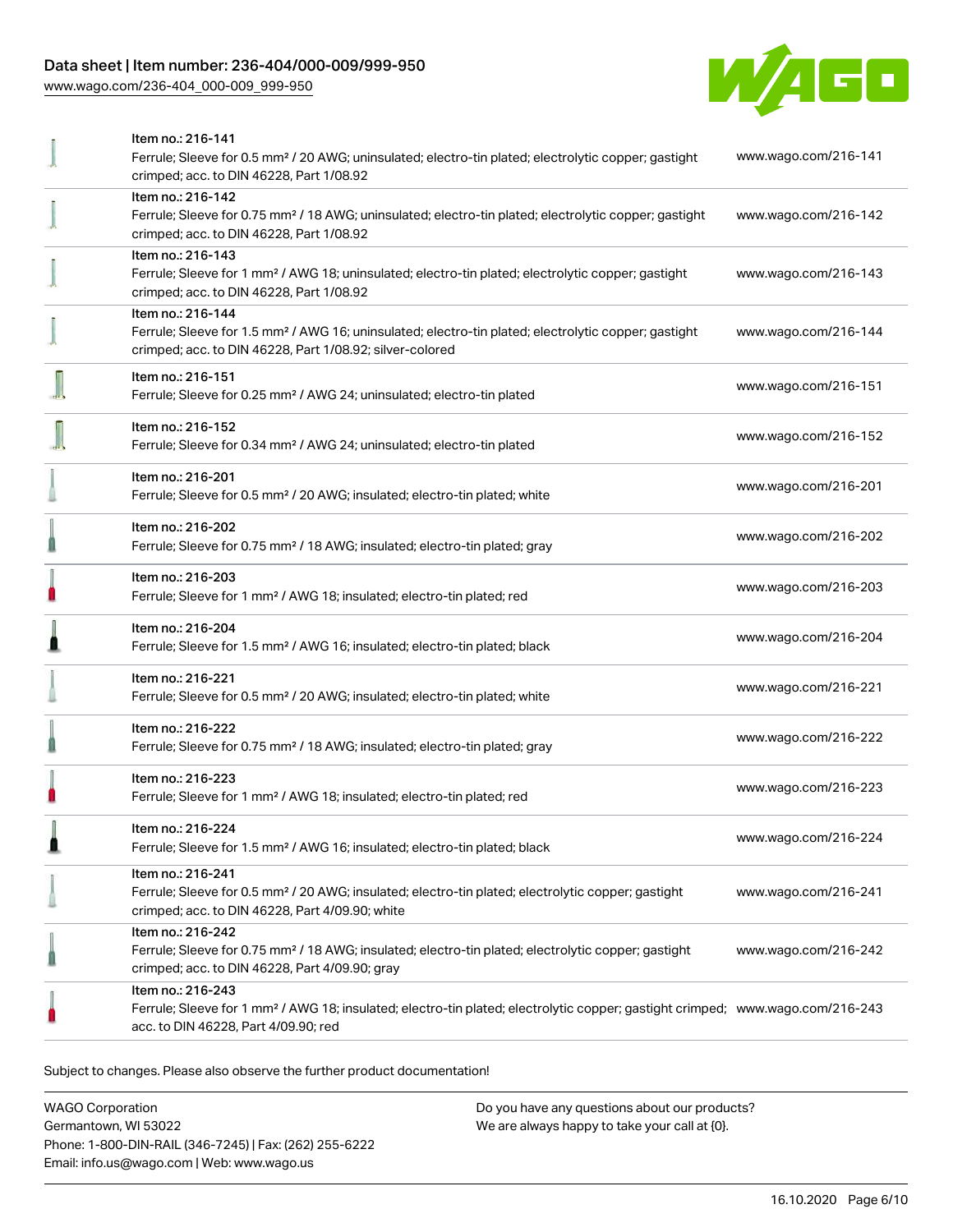# Data sheet | Item number: 236-404/000-009/999-950

[www.wago.com/236-404\\_000-009\\_999-950](http://www.wago.com/236-404_000-009_999-950)



|       | Item no.: 216-244<br>Ferrule; Sleeve for 1.5 mm <sup>2</sup> / AWG 16; insulated; electro-tin plated; electrolytic copper; gastight<br>crimped; acc. to DIN 46228, Part 4/09.90; black                  | www.wago.com/216-244 |
|-------|---------------------------------------------------------------------------------------------------------------------------------------------------------------------------------------------------------|----------------------|
|       | Item no.: 216-262<br>Ferrule; Sleeve for 0.75 mm <sup>2</sup> / 18 AWG; insulated; electro-tin plated; electrolytic copper; gastight<br>crimped; acc. to DIN 46228, Part 4/09.90; gray                  | www.wago.com/216-262 |
|       | Item no.: 216-263<br>Ferrule; Sleeve for 1 mm <sup>2</sup> / AWG 18; insulated; electro-tin plated; electrolytic copper; gastight crimped; www.wago.com/216-263<br>acc. to DIN 46228, Part 4/09.90; red |                      |
|       | Item no.: 216-264<br>Ferrule; Sleeve for 1.5 mm <sup>2</sup> / AWG 16; insulated; electro-tin plated; electrolytic copper; gastight<br>crimped; acc. to DIN 46228, Part 4/09.90; black                  | www.wago.com/216-264 |
|       | Item no.: 216-284<br>Ferrule; Sleeve for 1.5 mm <sup>2</sup> / AWG 16; insulated; electro-tin plated; electrolytic copper; gastight<br>crimped; acc. to DIN 46228, Part 4/09.90; black                  | www.wago.com/216-284 |
|       | Item no.: 216-301<br>Ferrule; Sleeve for 0.25 mm <sup>2</sup> / AWG 24; insulated; electro-tin plated; yellow                                                                                           | www.wago.com/216-301 |
|       | Item no.: 216-302<br>Ferrule; Sleeve for 0.34 mm <sup>2</sup> / 22 AWG; insulated; electro-tin plated; green                                                                                            | www.wago.com/216-302 |
|       | Item no.: 216-321<br>Ferrule; Sleeve for 0.25 mm <sup>2</sup> / AWG 24; insulated; electro-tin plated; yellow                                                                                           | www.wago.com/216-321 |
|       | Item no.: 216-322<br>Ferrule; Sleeve for 0.34 mm <sup>2</sup> / 22 AWG; insulated; electro-tin plated; green                                                                                            | www.wago.com/216-322 |
| tools |                                                                                                                                                                                                         |                      |
|       | Item no.: 210-657<br>Operating tool; Blade: 3.5 x 0.5 mm; with a partially insulated shaft; short; multicoloured                                                                                        | www.wago.com/210-657 |
|       | Item no.: 210-658<br>Operating tool; Blade: 3.5 x 0.5 mm; with a partially insulated shaft; angled; short; multicoloured                                                                                | www.wago.com/210-658 |
|       | Item no.: 210-720<br>Operating tool; Blade: 3.5 x 0.5 mm; with a partially insulated shaft; multicoloured                                                                                               | www.wago.com/210-720 |
|       | Item no.: 236-332<br>Operating tool; natural                                                                                                                                                            | www.wago.com/236-332 |
|       | Item no.: 236-335<br>Operating tool; gray                                                                                                                                                               | www.wago.com/236-335 |
|       |                                                                                                                                                                                                         |                      |

# Downloads Documentation

#### Additional Information

| Technical explanations | Apr 3, 2019 | pdf    | Download |
|------------------------|-------------|--------|----------|
|                        |             | 3.6 MB |          |

Subject to changes. Please also observe the further product documentation!

| <b>WAGO Corporation</b>                                | Do you have any questions about our products? |
|--------------------------------------------------------|-----------------------------------------------|
| Germantown, WI 53022                                   | We are always happy to take your call at {0}. |
| Phone: 1-800-DIN-RAIL (346-7245)   Fax: (262) 255-6222 |                                               |
| Email: info.us@wago.com   Web: www.wago.us             |                                               |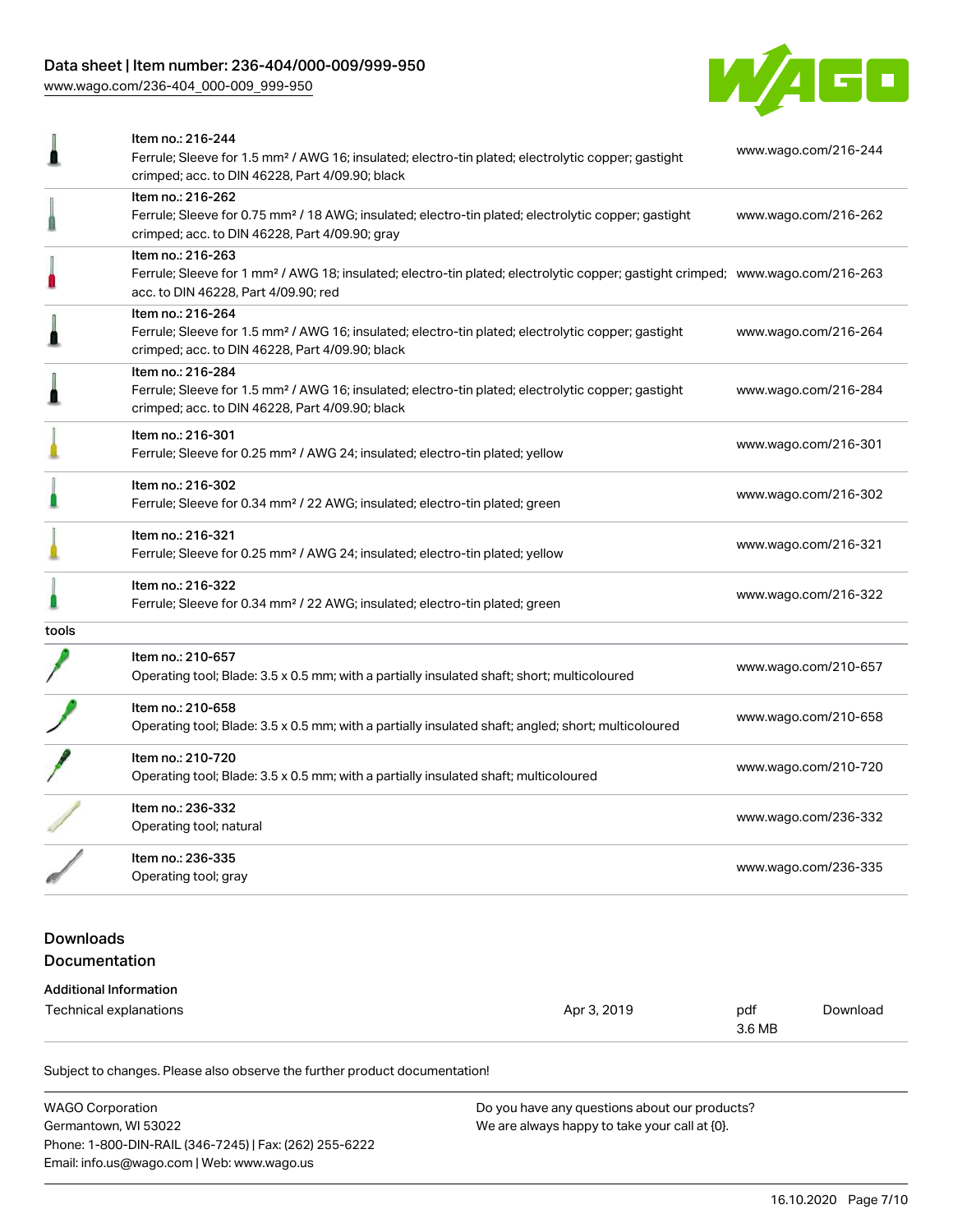

### CAD files

## CAE data

| EPLAN Data Portal 236-404/000-009/999-950                                                                                                                              |            | Download |
|------------------------------------------------------------------------------------------------------------------------------------------------------------------------|------------|----------|
| PCB Design                                                                                                                                                             |            |          |
| Symbol and Footprint 236-404/000-009/999-950                                                                                                                           | <b>URL</b> | Download |
| CAx data for your PCB design, consisting of "schematic symbols and PCB footprints",<br>allow easy integration of the WAGO component into your development environment. |            |          |
| Supported formats:                                                                                                                                                     |            |          |
| ш<br>Accel EDA 14 & 15                                                                                                                                                 |            |          |
| Altium 6 to current version                                                                                                                                            |            |          |
| ш<br>Cadence Allegro                                                                                                                                                   |            |          |
| DesignSpark                                                                                                                                                            |            |          |
| Eagle Libraries                                                                                                                                                        |            |          |
| KiCad                                                                                                                                                                  |            |          |
| П<br>Mentor Graphics BoardStation                                                                                                                                      |            |          |
| Ш<br>Mentor Graphics Design Architect                                                                                                                                  |            |          |
| ш<br>Mentor Graphics Design Expedition 99 and 2000                                                                                                                     |            |          |
| П<br>OrCAD 9.X PCB and Capture                                                                                                                                         |            |          |
| ш<br>PADS PowerPCB 3, 3.5, 4.X, and 5.X                                                                                                                                |            |          |
| ш<br>PADS PowerPCB and PowerLogic 3.0                                                                                                                                  |            |          |
| ш<br>PCAD 2000, 2001, 2002, 2004, and 2006                                                                                                                             |            |          |
| П<br>Pulsonix 8.5 or newer                                                                                                                                             |            |          |
| ш<br><b>STL</b>                                                                                                                                                        |            |          |
| П<br>3D STEP                                                                                                                                                           |            |          |
| ш<br><b>TARGET 3001!</b>                                                                                                                                               |            |          |
| Ш<br>View Logic ViewDraw                                                                                                                                               |            |          |
| Quadcept                                                                                                                                                               |            |          |
| Zuken CadStar 3 and 4<br>Ш                                                                                                                                             |            |          |
| Zuken CR-5000 and CR-8000<br>ш                                                                                                                                         |            |          |
| PCB Component Libraries (EDA), PCB CAD Library Ultra Librarian                                                                                                         |            |          |

Subject to changes. Please also observe the further product documentation!

WAGO Corporation Germantown, WI 53022 Phone: 1-800-DIN-RAIL (346-7245) | Fax: (262) 255-6222 Email: info.us@wago.com | Web: www.wago.us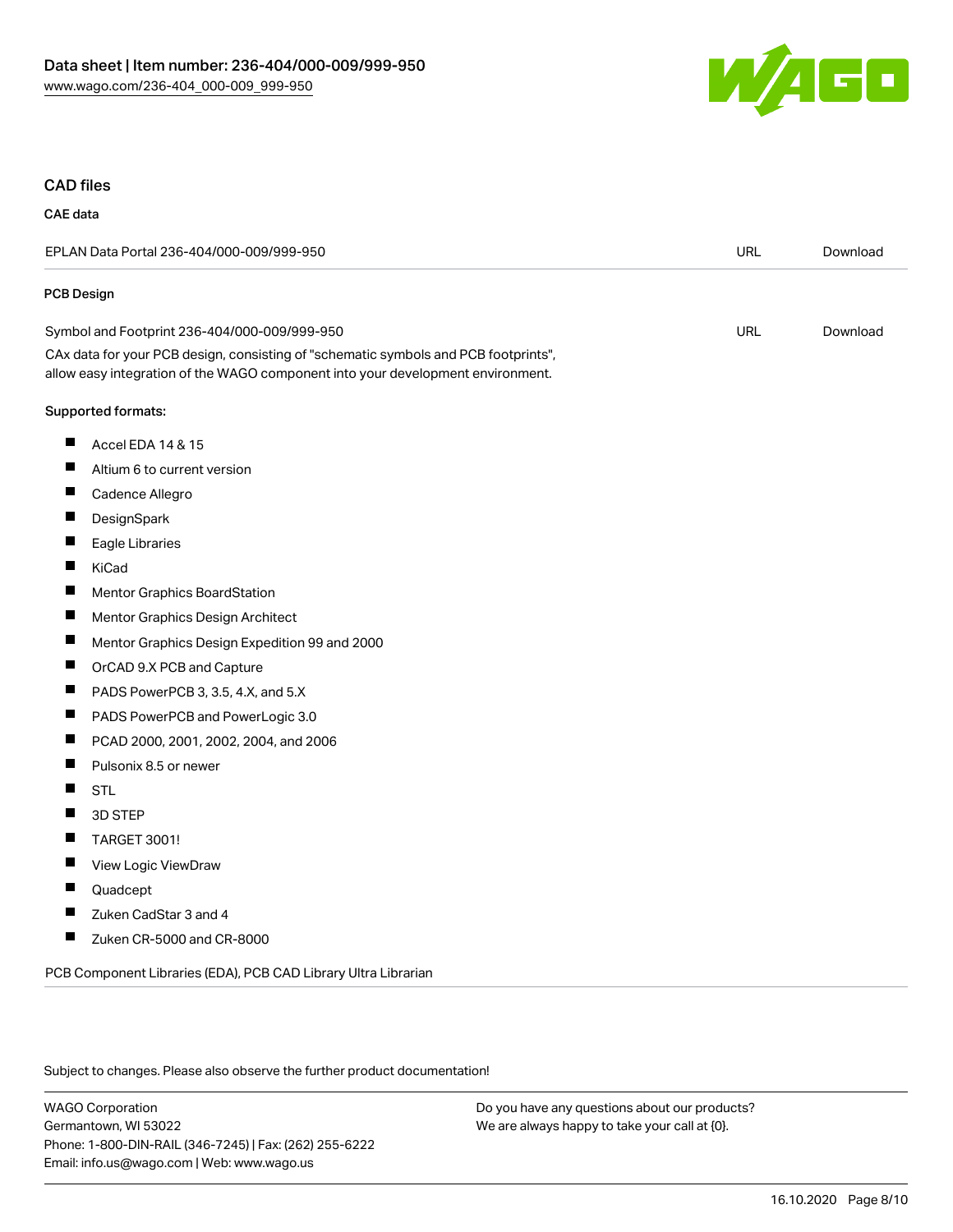

### Installation Notes

#### Conductor termination







screwdriver.



Inserting a conductor via 3.5 mm Inserting a conductor via operating tool.

Screwdriver actuation parallel to conductor entry.

Screwdriver actuation perpendicular to conductor entry.



Compared to standard screwdrivers, these operating tools are far more convenient for wiring PCB terminal strips at factory.

Installation

Subject to changes. Please also observe the further product documentation!

WAGO Corporation Germantown, WI 53022 Phone: 1-800-DIN-RAIL (346-7245) | Fax: (262) 255-6222 Email: info.us@wago.com | Web: www.wago.us